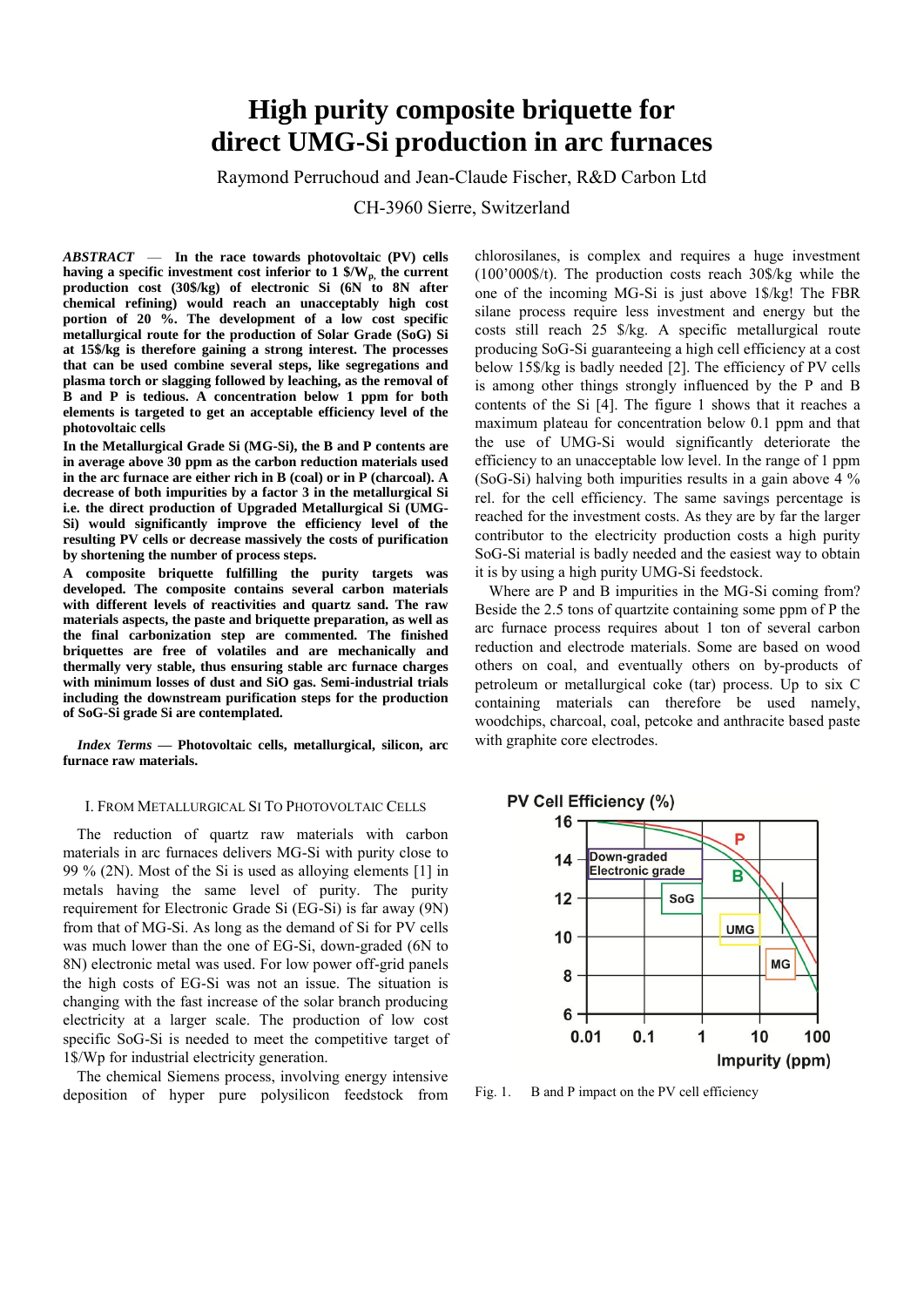

Fig. 2. MG-Si production flow sheet and mass balance

Generally spoken, the wood and wood based charcoal are rich in P while the coal based products, like non-coking coal and char, are rich in B.

The figure 2 shows the theoretical and practical mass balance when a carbon charge is chosen with focus on equal contamination level of P and B. The efficiency of the process reaches today figures in the high eighties percents and about 0.2 t of micro silica are still generated, microsilica containing some volatile phosphorus components but no Boron species. This is due to the much lower melting points of the P components. The level of P loss from the carbon reduction materials reaches 90% .From the quartzite, melting only in the lower hot part of the furnace, the percentage loss is unfortunately lower (down to 50%). More than 90 % of B present in any raw materials is found in the metal [2, 5].

The metallurgical route of purification during cooling of liquid Si involves segregation of impurities by directional solidification [6]. This works very well with most of the metals for which the coefficients of segregation (the ratio of concentration in solid versus the one in liquid) reach values close to 1/100'000 but is not very efficient for P (3/10) and for B (8/10). Multiple segregation steps are therefore needed for lowering their concentration below 10 ppm to obtain an up-graded metallurgical Si (UMG-Si). It is evident that a reduction of these two elements below the threshold of 10 ppm in the MG-Si would dramatically decrease the costs of purification for obtaining the SoG-Si.

For this purpose petroleum based coke material would be ideal from a purity point of view, but the amount of such reduction material in the charge is limited to some percent only, due to the lack of reactivity to SiO gas [7] or to liquid SiO2 for the formation of intermediate SiC prior its transformation to Si (see the simplified model inspired from Schei and Halvorsen [8] in Figure 3). An excess of low reactivity carbon leads to poor efficiency and high energy consumption as well as to furnace operation difficulties.

However higher percentage of such low reactivity carbon have been used successfully, providing intimate contacts with finely distributed quartz favour the reaction rates [9]. This intimate contact means a production of composite briquettes

with relatively fine quartzsand which is bounded with a suitable organic material, a concept already used in the eighties that was revisited and eventually reported below.

## II. PAST EXPERIENCES AND BEHAVIOR ON COMPOSITE C/SIO2 BRIQUETTES IN FURNACES

## *A. Briquettes industrially used in arc furnace*

Smokeless briquettes as heating fuel have been developed in the sixties by DSM .The Eschweiler Bergwerksverein (EBV) constructed the Alsdorf (Germany) plant that was using a hot (500C) briquetting process with coking coal and breeze as raw material, completed by a subsequent post hardening step [10]. More than 1.5mt of ANCIT briquettes were produced in 20 years till the plant has been shut-down after a severe fire, inherent to the risks associated with the high temperature process.

In the early eighties the plant was taken-over by Laborlux S.A. who developed with the same process a briquette containing about 50 % of quartzsand and 50 % of carbon in form of green petcoke bounded with coking coal for the metallurgical Si industry. In cooperation with IMC/AIMCOR this SANDANCIT briquettes were successfully used and Kemanord reported a significant benefit in term of efficiency and electrical energy consumption (5 to 10%) in their DEMAG and ELKEM arc furnaces [11]. The excess of C compared to SiO2 in the composition of the briquettes (mol ratio of 5 instead of 2) meant that quartzite lumps were still added to the charge.

About one decade later, after preliminary pilot validations, AIMCOR has built a plant using a conventional continuous paste preparation unit (coal tar pitch as a binder) with the same raw materials basis and similar sand to carbon ratio. However the green briquettes were calcined at 550 C in a rotary kiln with a sand bed for oxidation protection so that a low volatile briquette material, named Silgro [11], could be offered to potential customers. The thermal and mechanical stability during the calcination was however insufficient in the full size kiln so that the yield in finished briquettes was too low and the high amount of scraps to be recycled was technically not anticipated in the plant design. After some industrial trials in the Si furnaces, where the disintegration of briquettes was resulting in high loss of fines, the plant was definitively shut down due to the poor economics compared to the classical loose charges.

# *B. Reaction mechanisms of conventional charges and of composite briquettes*

With conventional lumps of quartzite the selection of the carbon blends was made according to the reactivity to SiO as high reactivity carbons trap the SiO in the outer zone of the furnace by transforming it into SiC, as shown in Figure 3. High reactivity being correlated with the porosity of the carbon material [7,12] the preferred source was charcoal as during the carbonization of the wood more than 85 % of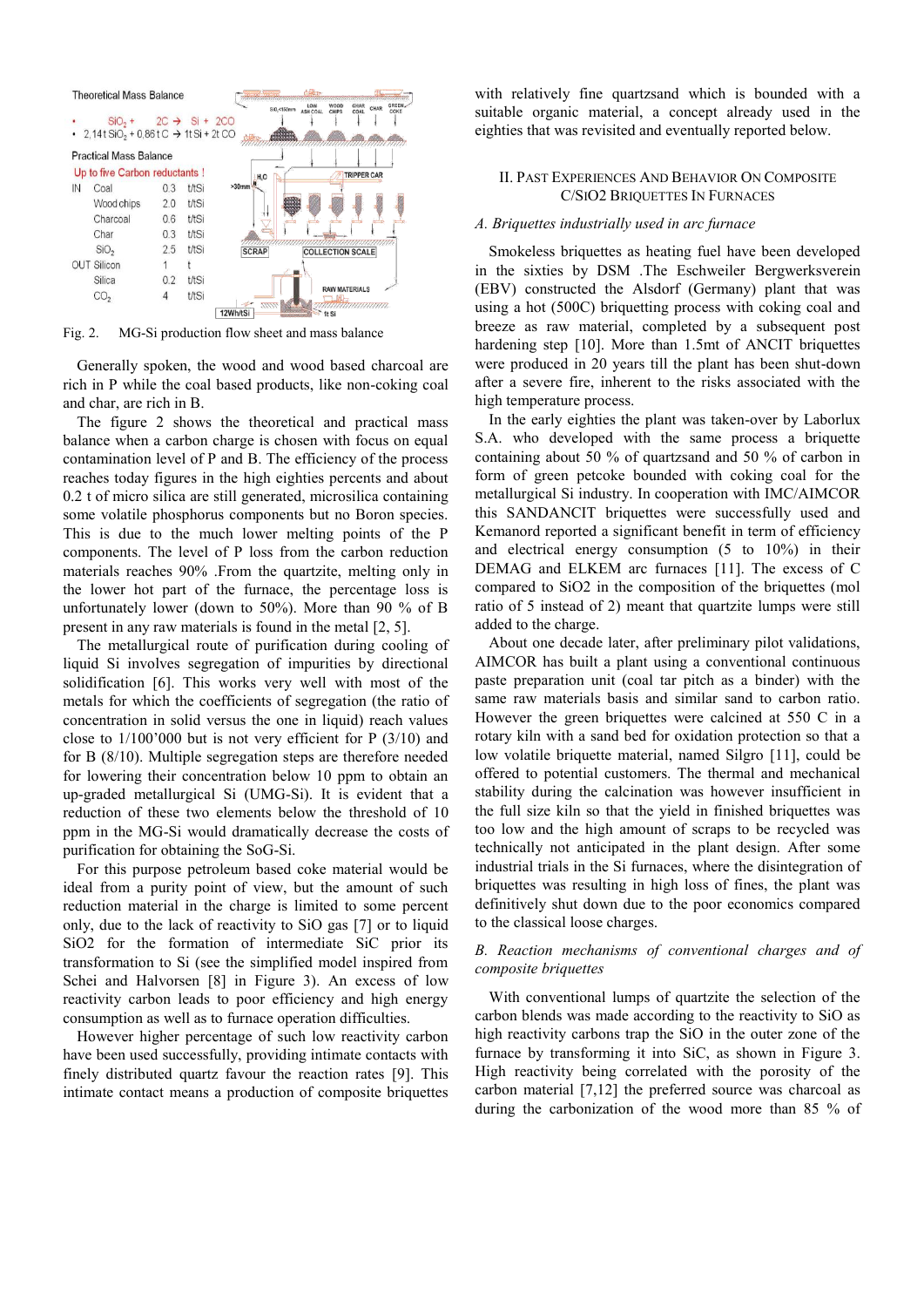volatiles create a maximum of pores. Chars from non-coking coal (40 % of volatiles) have also an interesting high reactivity, but metallurgical cokes from coking coal and especially petroleum cokes are far less porous and therefore show low reactivity to SiO.

$$
SiO_2 + 2C \rightarrow Si + 2 CO \tag{1}
$$

| Overall assumed charge Mol ratio $C/SIO_2 = 2$                         |  |  |  |  |        |  |     |
|------------------------------------------------------------------------|--|--|--|--|--------|--|-----|
| • Outer zone: SiO trapping with high reactive C                        |  |  |  |  |        |  |     |
| $SiO + 2C \rightarrow SiC + CO7$                                       |  |  |  |  |        |  | (2) |
| • <b>Inter zone</b> : $SiO2 liquid$ reacts to SiC with less reactive C |  |  |  |  |        |  |     |
| $SiO2$ liquid + 3 C $\rightarrow$ SiC + 2 CO                           |  |  |  |  |        |  | (3) |
| • Inner zone: SiC reacts with $SiO2$ liquid to give Si and SiO         |  |  |  |  |        |  |     |
| $SiO2 liquid + SiC$ $\rightarrow$ Si + SiO + CO                        |  |  |  |  |        |  | (4) |
| or $SiO2 liquid + 2 SiC$ $\rightarrow$ 3 Si                            |  |  |  |  | $+2CO$ |  | (5) |
|                                                                        |  |  |  |  |        |  |     |

Fig. 3. Simplified reaction scheme for 100% SiO recovery

Therefore it is astonishing that briquettes with calcined coke materials from coking coal, green coke and coal tar pitch are operating well. From one side the faster melting of the fine quartz together with the intimate contact with the carbon components is quickly producing the needed SiC in the intermediate zone of the furnace. Another possible explanation is that the preferred reaction involving SiC and liquid SiO2 in the inner hottest zone is the one producing no SiO but only Si, namely the reaction  $#5^*$  as shown in the Figure 3.

It was also observed [11] that the reaction volume of the charge was much larger with briquettes, so that the velocity of the off-gas through the charge channels was reduced. Last but not least, the homogeneity of the charge was massively improved as the homogenization of the several raw materials having much different bulk densities and granulometries by simple stocking vehicle was, and remains, a tedious operation step.

Therefore less SiO reactive carbon components can do a correct job in term of efficiency and energy consumption. The ideal reaction sequence of briquette components for a 100 % yield is shown in Figure 4. The composite briquette still contains a relatively porous (Cp) and reactive carbon reacting with SiO but also an equivalent part of more dense carbon (Cd) that will react with SiO2 later in the intermediate zone. The formed SiC will react with liquid SiO2 from the molten lump quartzite in the lower inner part of the arc furnace.

## III. *CARBOSIL* BRIQUETTE PROCESS

In the past emphasis was given by the Si plants to the arc furnaces efficiency and to the energy consumption. The furnaces developments towards these goals were successful so that the interest for briquette projects has gradually fallen. A renaissance related to the expansion and potential of PV

electrical energy is anticipated as briquettes of high purity can dramatically reduce the costs of the SoG-Si production. The strength and weakness of the raw materials and process used in the past were revisited and a composite briquette concept, delivering a product named Carbosil , was developed.

The strength of Sandancit briquettes were precisely their good mechanical and above all their high thermal stability in oxidizing atmospheres. The weaknesses of the hot briquetting process were not only its high fire risks but also the air and water pollution issues. Both aspects were solved with the Silgro process but the weaknesses, beside the poor yield during calcining, were the lack of thermal stability of the Silgro briquettes.

Emphasis was therefore given in producing a briquette that is maintaining its strength and integrity during the transformation process related to the formation of SiC from C with SiO oxidant gas or later with SiO2. The knowledge gained in the manufacture of selective burning resistant anodes for the Al production was very helpful for this aspect.

The original idea of the patented concept [13] is the cocarbonization process where the green briquettes are smoothly carbonized in a vertical retort [14] together with one or more granular green carbons that will serve as carbonized raw materials for the production of the paste. The volatiles are burned close to the stoichiometry by controlled air injection and the resulting hot combustion gas are injected in the lower part of the retort, so that the heating of the incoming materials is maintained with or without additional fuel burners. The off-gas is free from CO and tars after passing in a pyroscrubber system where air is injected. The flow sheet shown in Figure 5 shows the cycle process where eventually the finished briquettes are separated from the granular carbon by sieving.

In this continuous process an efficient high temperature screw preheater allows the usage of high softening point pitch with low volatile loss during the carbonization. High mixing power is achieved in a modern four flights kneader resistant to the sand abrasion. The paste is cooled in a cooler conditioner with controlled water injection and eventually shaped in briquettes in a high pressure roller press. These briquettes are stored after cooling and metered into the retort.



Fig. 4. Reaction sequences with composite briquettes and quartzite lumps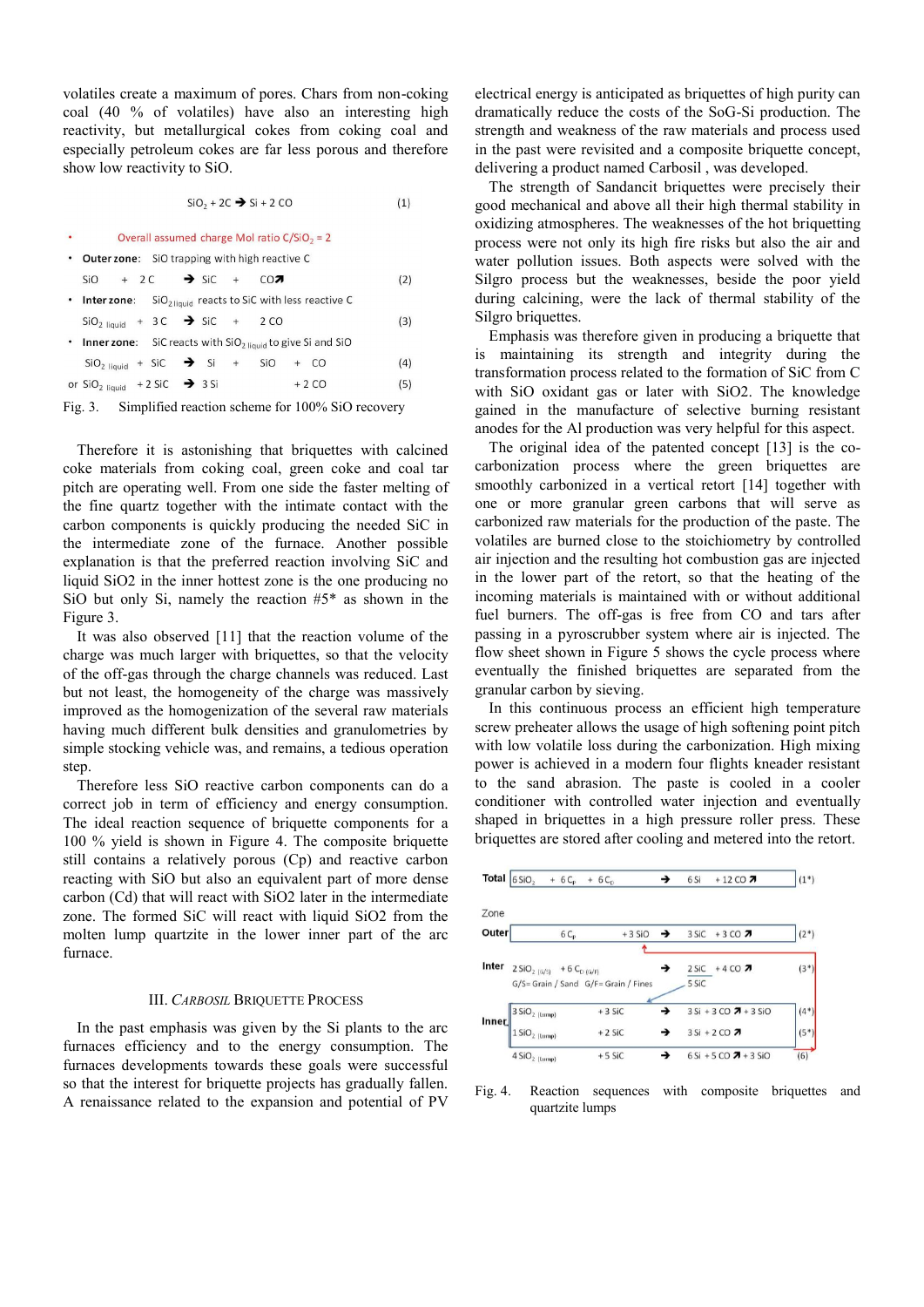

Fig. 5. *Carbosil* plant flow sheet

The advantages of the retort carbonization are the smooth handling and devolatilization of the briquettes in a nonoxidizing atmosphere so that the briquette shape and integrity are guaranteed, and this with the lowest possible combustion loss. This last advantage is also valid for the green raw materials which, unlike in rotary kilns or travelling grates, are ideally carbonized from a yield point of view. The cost aspect is also important as low temperature static retorts are one order of magnitude cheaper than high temperature rotary kilns.

On a western world basis, the total investment of a 50'000 tpy Carbosil plant is around 20 m \$ with 1 manhour per ton wages and minimum costs of electricity and fuels. The raw materials are by far the main cost factor of the Carbosil production so that an optimum logistic is mandatory for minimizing transportation costs of quartzsand and briquettes to the end users.

# IV. *CARBOSIL* PILOT COMPOSITE BRIQUETTES

## *A. Pilot plant and testing tools (Fig. 6)*

The green granular carbons are carbonized preliminarily in a vertical pilot retort at a final temperature close to 750 C. The carbon dry aggregate is prepared by crushing, sieving in continuous pilot roller crushers and multi-decks sieving machine. The most important step, which is the fines preparation, request an air jet collision mill (zero iron contamination) equipped with an air classifier for controlling the fineness. The quartz sand is pre-dried at 120 C to guarantee precise proportioning and appropriate moisture less mixing conditions.

The batches of dry aggregate recipe are preheated before mixing in an intensive propeller mixer. The paste is cooled by water addition to the right temperature before the pressing of 20 cm3 briquettes.

The green briquettes are co-carbonized with the corresponding amount of green materials that are later integrated in the carbonized form during the manufacture of briquettes. Obviously a smooth carbonization implies no agglomeration of the components related to too a high pitch content of the briquettes or to a coal having too a high Free Swelling Index, and requires a sufficient high bed permeability to the heating and volatiles gas. Therefore the right choice of the sizes and nature of the granular green materials is critical for avoiding clogging in the retort and appropriate heat treatment.

On the finished briquettes the apparent densities by a hydrostatic method, the load compression resistance in kg per briquette and the volatiles at 900 C are measured. The non SiO2 ash is calculated and the Fe, Ca, Al, Ti and especially B and P contents are determined by ICP- OES with a detection limit below 1 ppm for these last two elements.

The most relevant test is the selective oxidation test derived from the well-known CO2 reactivity test used in the Al industry for prebaked anodes (ISO 12988-1). The briquette is exposed at 960 C under CO2 atmosphere for 7 hours. After cooling the partially reacted briquette is placed into a tumbler vessel, partially filled with small steel balls, in order to test the resistance to selective burning that is responsible of the partial disintegration of the briquettes. Higher ratio of carbon oxidation loss to the dust after tumbling means better resistance to disintegration of the composite briquette.



Fig. 6. Pilot plant for the development of Carbosil composite briquettes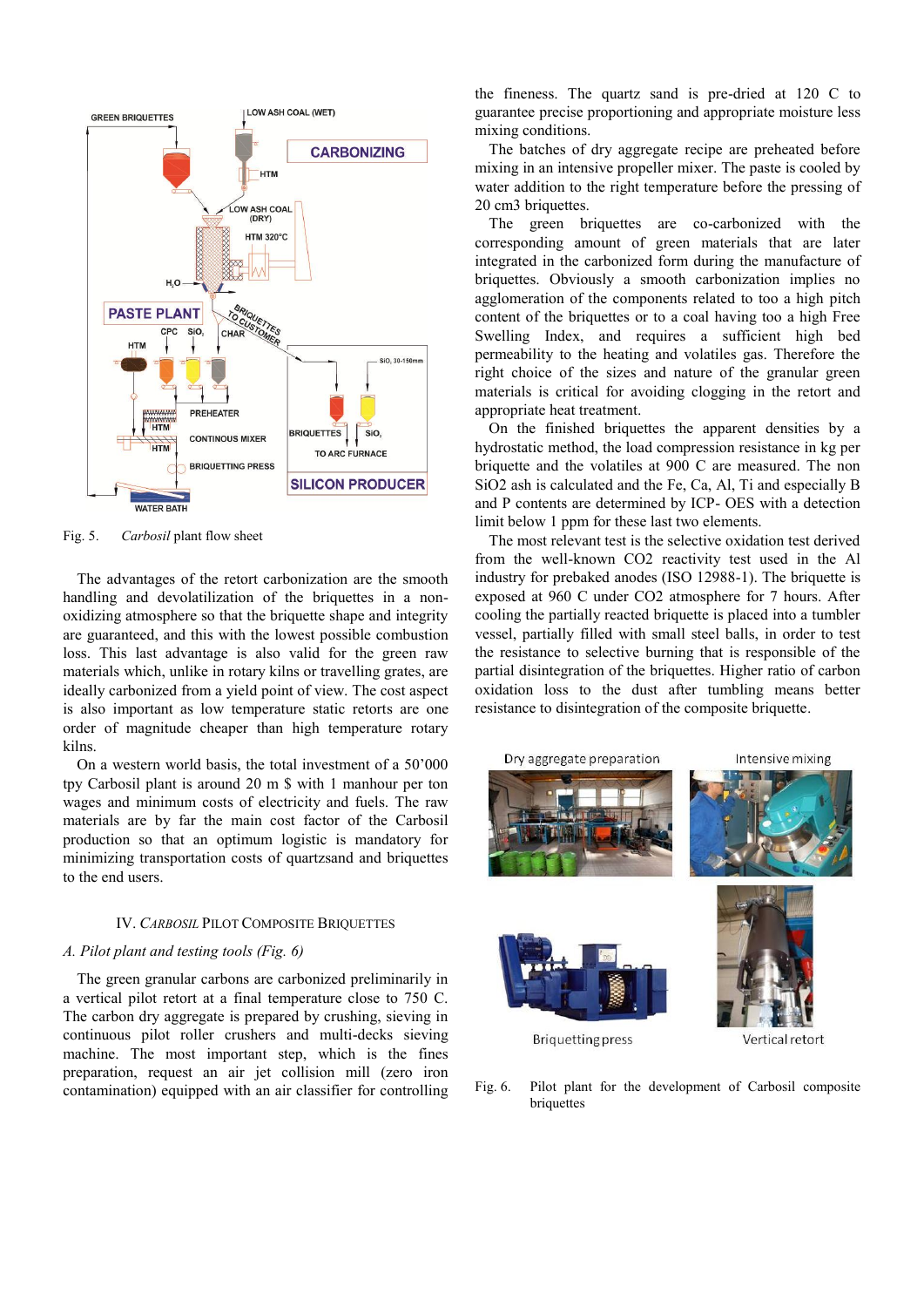## *B. Physical characteristics of Carbosil briquettes*

The table 1 shows the results of briquettes of similar dimensions and geometry with a level of C/SiO2 weight ratio of 1 corresponding to a molar ratio of 5. The apparent density of the *Carbosil* composite briquette is the highest and its load strength reach unprecedented high levels thank efficient mixing of the optimized dry aggregate mainly.

The most encouraging data is the low selective burning and good integrity of the briquettes after the CO2 reactivity test. The ratio loss to dust of the *Carbosil* briquettes reaches 4 times the Silgro value and is superior to the Ancit briquettes used with good success in the past.

These properties are practically independent from the choice of raw materials made on the purity criteria including the volatiles content that is remaining at a low 3 % level.

The purity of the *Carbosil* material is addressed below, where the contamination of the Si metals is estimated and compared to a typical charge of arc furnaces.

| <b>Properties</b>        | <b>Unit</b>    | <b>ANCIT</b> | <b>SILGRO</b>  | Carbosil |
|--------------------------|----------------|--------------|----------------|----------|
| <b>Apparent Density</b>  | Kg/dm3         | 1.5          | 1.35           | 1.52     |
| Load Strength            | kg             | 120          | 80             | 140      |
| Loss in CO <sub>2</sub>  | %              | 14           | 18             | 13       |
| Dust in CO <sub>2</sub>  | %              | 11           | 54             | 9        |
| Ratio Loss / Dust        | $\overline{a}$ | 1.2          | 0.3            | 1.4      |
| Volatiles                | %              | 4            | 6              | 3        |
| Non SiO <sub>2</sub> ash | %              | 3            | $\overline{2}$ | 0.2      |

Table 1: Properties of Carbosil Briquettes compared to those of previous industrial products

#### V. IMPACT OF *CARBOSIL* ON THE SI METAL PURITY

## *A. B and P from the charge components into the metal*

Several papers [2,5,15] addressed this topic as the volatility of the impurities present in the charge depends not only on the element considered but also from the raw materials in which the impurities are integrated. For instance the oxides of the alkali-metals like Na, K and Mg show a high volatility related to their low boiling point (less than 1000C) so that most of these oxides will be found in the microsilica and little (less than 10 %) will be found in the Si metal.

On the contrary as Boron oxydes show boiling point above 3000 C the majority (90%) of the incoming impurity will be transferred into the metal.

For P different distributions were observed as its volatility from the carbon reduction material is as expected high (10 % only in Si metal), but intermediate (50%) for the P impurities integrated in the large size quartzite lumps reacting only in the inner zone of the furnace.

## *B. Conventional charge situation for B and P in the MG-Si*

For a comparison basis we can consider the production of MG-Si where raw materials purity and charge composition are selected in such a way to get an equal contamination of B and P in the metal. The Table 2 shows that due to the high content of B in coal or char and of P in charcoal a blend of carbon raw materials is mandatory.

|                      | Dry basis            |                             |                |          |  |  |  |
|----------------------|----------------------|-----------------------------|----------------|----------|--|--|--|
| <b>Raw materials</b> | <b>Moisture</b><br>% | Ash<br>%                    | в<br>ppm       | P<br>ppm |  |  |  |
| Charcoal             | 5                    | $\overline{2}$              | 5              | 140      |  |  |  |
| Coal                 | 10                   | 1.5                         | 40             | 10       |  |  |  |
| Char                 | 5                    | $\overline{2}$              | 60             | 15       |  |  |  |
| Green coke           | 10                   | 0.5                         | 3              | 5        |  |  |  |
| Woodchips            | 33                   | $\mathbf{1}$                | $\mathbf{1}$   | 60       |  |  |  |
| Electrode            | $\mathbf 0$          | $\overline{2}$              | 10             | 10       |  |  |  |
| Quartzite A          | 0                    | $0.8*$                      | $\overline{2}$ | 10       |  |  |  |
|                      |                      | *non-SiO <sub>2</sub> oxyde |                |          |  |  |  |

Table 2: Raw materials in conventional charges

| Components             | Kg / tSi | Ash            | B              | P            |
|------------------------|----------|----------------|----------------|--------------|
|                        |          | %              | ppm            | ppm          |
| Charcoal               | 600      | 1.2            | 3              | 133          |
| Coal                   | 300      | 0.4            | 11             | 3            |
| Char                   | 300      | 0.6            | 17             | 4            |
| Green coke             | 50       | $\Omega$       | $\Omega$       | $\Omega$     |
| Woodchips              | 2000     | $\overline{2}$ | $\overline{2}$ | 80           |
| Electrode              | 100      | $\Omega$       | $\mathbf{1}$   | $\mathbf{1}$ |
| Σ from C materials     |          | 4.2            | 33             | 221          |
| % in Si metal          |          |                | 90             | 10           |
| In Si from C materials |          |                | 30             | 22           |
| From Quartzite A       | 2500     | 2.0            | 5              | 25           |
| % in Si metal          |          |                | 90             | 50           |
| In Si from Quartzite A |          |                | 5              | 13           |
| Total in Si            |          |                | 35             | 35           |

Table 3: B and P in Si metal with conventional charges

In the Table 3, the option of an equal weight proportion of coal based and charcoal material together with a limited amount of low reactivity green coke but a significant amount of woodchips is taken. For the quartzite that is containing some P, less emphasis was given to its purity as the major contributor to the P contamination of the metal remains the wood based reduction materials.

With charcoal, coal and char as main reduction materials in conventional charges a content of 35 ppm of both elements B and P is found in the MG-Si metal. With such a high level of these critical elements for the efficiency of the PV cells little can be done in the selection of more expensive purer raw materials so that emphasis remains the selection of cheap raw materials.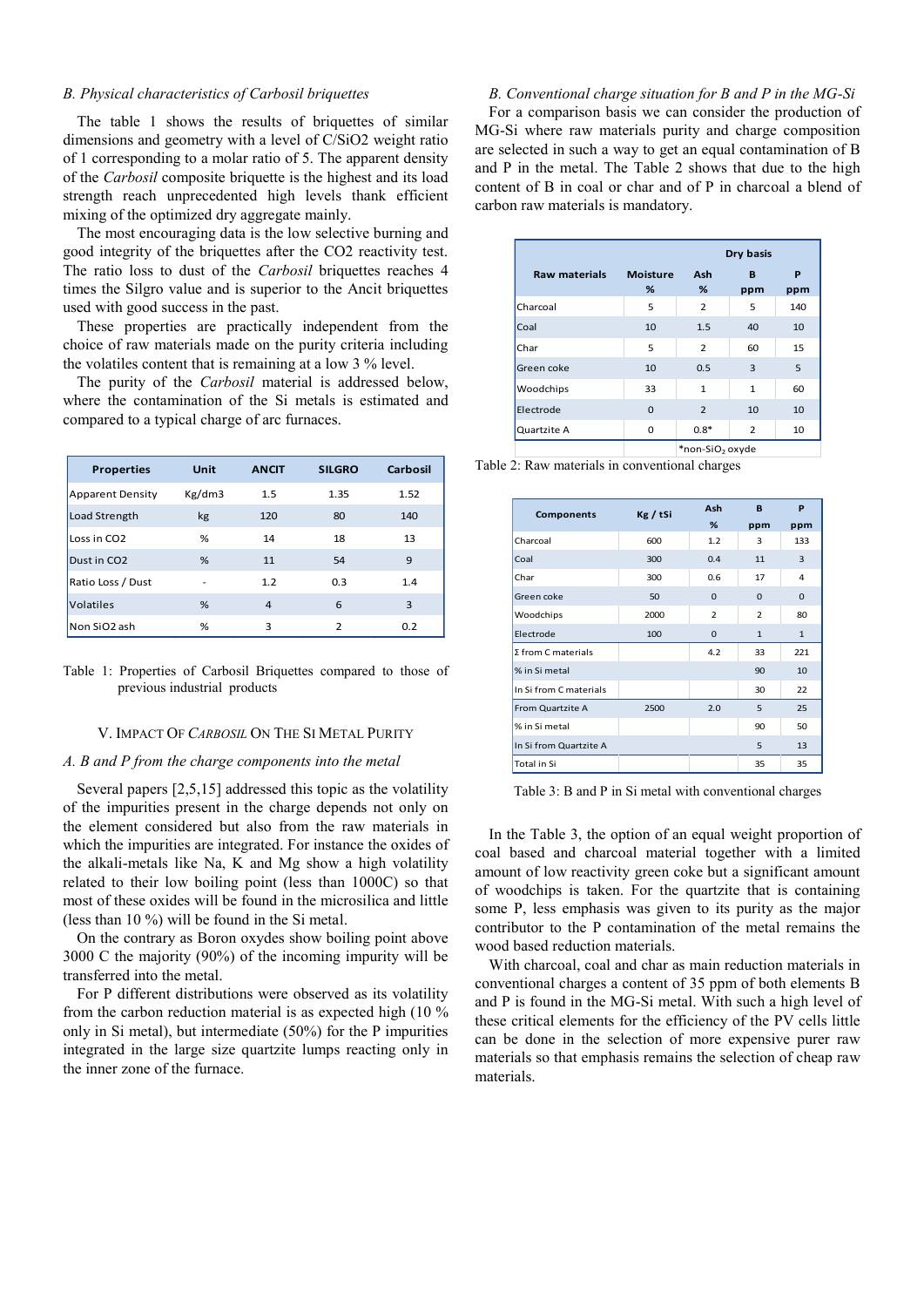## *C. Carbosil composite briquettes in the charge*

With the Carbosil briquettes, having the potential to provide a preferred upgraded Si metal (UMG-Si) for the solar application, the situation changes and some leeway on the cost aspect can be given. For instance washed coal and purer green cokes can be integrated into the briquettes (Table 4). Quartz sand and quartzite low in P, but also half of woodchips thanks less SiO trapping needs from the lower velocity reaction gas, help to control the P contamination. The maximisation of petcoke, which is much higher than in the in the conventional charge and this without operation and yield drawbacks, is however decisive for reducing the contamination of both elements B and P. The selection of coal is also made according the petrographical properties to ensure high reactivity of the corresponding char [12, 16, 17].

|                      |                      | Dry basis                   |                |              |  |
|----------------------|----------------------|-----------------------------|----------------|--------------|--|
| <b>Raw materials</b> | <b>Moisture</b><br>℅ | Ash<br>%                    | B<br>ppm       | P<br>ppm     |  |
| Coal washed          | 10                   | 0.5                         | 10             | 5            |  |
| Green coke           | 10                   | 0.2                         | $\overline{2}$ | 3            |  |
| Coal tar pitch       | $\Omega$             | 0.2                         | 3              | 3            |  |
| Woodchips            | 33                   | $\mathbf{1}$                | $\mathbf{1}$   | 60           |  |
| Electrode            | $\Omega$             | 0.5                         | 2              | 3            |  |
| Quartzsand           | $\Omega$             | $0.3*$                      | $\Omega$       | $\mathbf{1}$ |  |
| Quartzite B          | <sup>0</sup>         | $0.4*$                      | $\mathbf{1}$   | 5            |  |
|                      |                      | *non-SiO <sub>2</sub> oxyde |                |              |  |

Table 4: Raw materials with *Carbosil* in the charge

| <b>Components</b>          | Kg / tSi | Ash      | B            | P            |
|----------------------------|----------|----------|--------------|--------------|
|                            |          | %        | ppm          | ppm          |
| Carbosil Carbon            | 1000     | 0.5      | 8            | 5            |
| Woodchips                  | 1000     | 1.0      | $\mathbf{1}$ | 40           |
| Electrode                  | 100      | $\Omega$ | 1            | 1            |
| Σ from Carbosil Carbon     |          | 1.5      | 10           | 46           |
|                            |          |          |              |              |
| % in Si metal              |          |          | 90           | 10           |
| In Si from Carbosil Carbon |          |          | 9            | 5            |
|                            |          |          |              |              |
| From Quartzsand            | 1000     | 0.3      | $\Omega$     | $\mathbf{1}$ |
| From Quartzite B           | 1500     | 0.6      | $\mathbf{1}$ | 8            |
| % in Si metal              |          |          | 90           | 50           |
| In Si from Quartzite B     |          |          | $\mathbf{1}$ | 5            |
| Total in Si                |          |          | 10           | 10           |

Table 5: B and P in Si metal with *Carbosil* Briquettes

With this scenario of 2 tons of Carbosil, providing one ton each of C and SiO2, together with 1.5 ton of quartzite a contamination of 10 ppm only is obtained for both B and P elements (Table 5). This metal, with 3 to 4 times less B and P than with conventional charges, meets the requirement of UMG-Si. The purity of the produced Si reaches 99.7 %.

#### VI. COSTS AND SAVINGS WITH THE CARBOSIL BRIQUETTES

## *A. Production costs of Si metals related to the raw materials*

We consider here a cost comparison with 2012 market prices of raw materials (Table 6) for a western world environment. In the costs of the Carbosil briquettes the capital and working capital costs represent 12 % of the investment i.e. 50 \$/t and the manpower costs amount to 40 \$/t. The tables 7 and 8 show that the cost related to the charge with Carbosil are marginally higher (50  $\frac{f}{f}$ ) than those with a conventional loose charge. This is due to the fact that the usage of charcoal and char in conventional charges is expensive as similar thermal process than the one used with Carbosil briquettes are needed for their production but also to the fact that the low cost green coke can be maximized.

Local conditions can differ from this scenario especially when the production of charcoal and quartzite are integrated into the Si plant. However the investment level for the briquette plant and the costs of the Carbosil briquette are attractive especially when considering the potential savings related to the simplifications brought to the refining step.

| <b>Conventional raw materials</b> | \$/t | \$/t Cfix |
|-----------------------------------|------|-----------|
| Charcoal                          | 600  | 860       |
| Coal                              | 300  | 500       |
| Char                              | 780  | 860       |
| Green coke                        | 400  | 440       |
| Woodchips                         | 80   | 530       |
| Quartzite A                       | 120  | -         |

Table 6: Market prices (on site) of conventional raw materials

| Conventional | \$/t Cfix | \$/t | t    | cost \$/tSi |
|--------------|-----------|------|------|-------------|
| Charcoal     | 860       | 600  | 0.6  | 360         |
| Coal         | 500       | 300  | 0.3  | 90          |
| Char         | 860       | 770  | 0.3  | 230         |
| Green coke   | 440       | 400  | 0.05 | 20          |
| Woodchips    | 530       | 80   | 0.2  | 160         |
| Quartzite A  |           | 120  | 2.5  | 300         |
| Total charge |           |      |      | 1160        |

Table 7: Production costs related to a conventional charge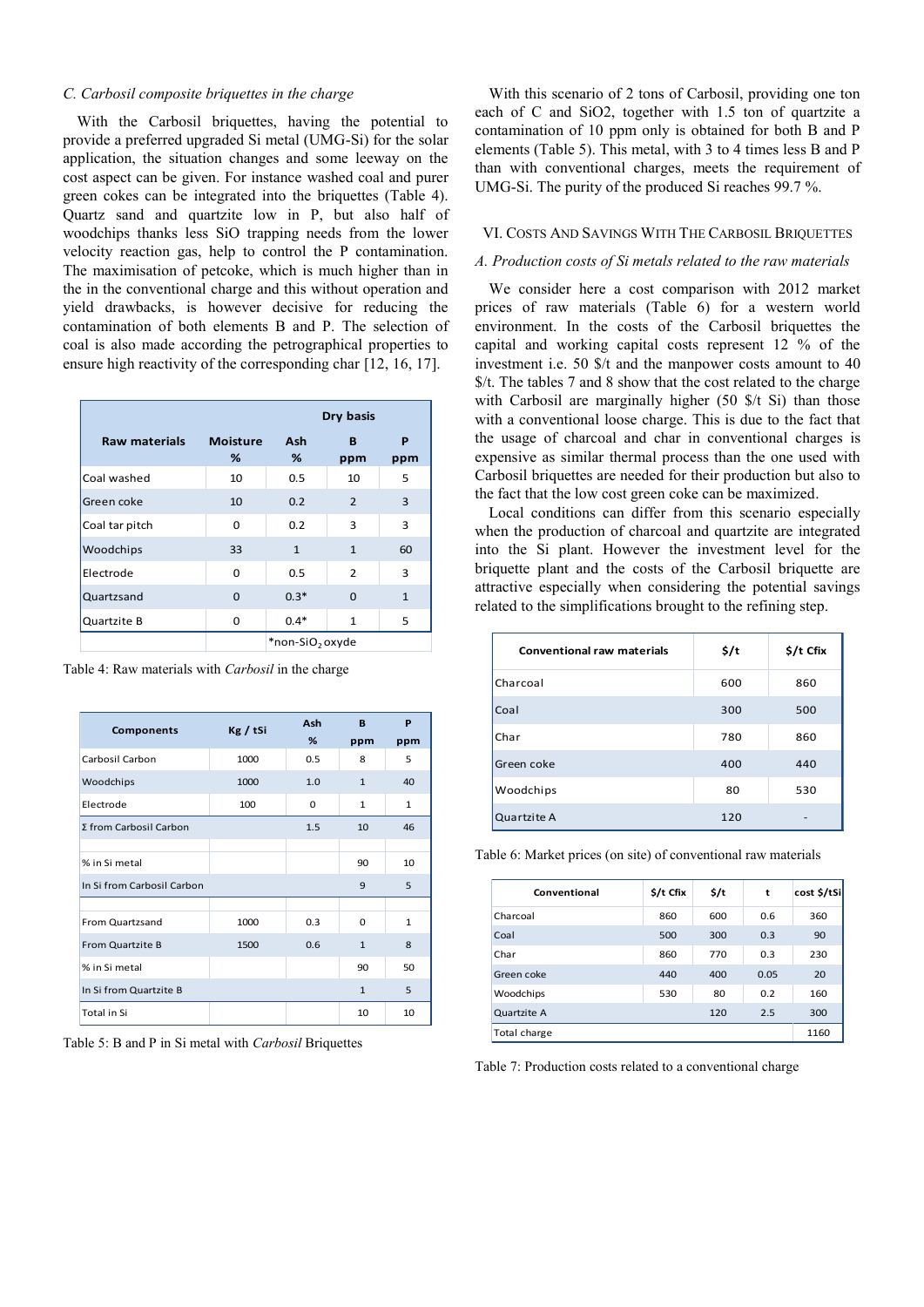## *B. Savings potential with Carbosil UMG-Si for SoG-Si metal*

The savings depend on the refining mode used and on the specifications set for SoG-Si. Assuming a 1ppm specification [18, 19, 20] means that we have to compare the refining costs for decreasing the B and P from the 35 ppm level in MG-Si with the classical charge to those for decreasing from the 10 ppm level in the UMG-Si obtained with the Carbosil charge.

The different routes, existing at various scales of production [21], are the Elkem Solar, the 6N Silicon, the Photosil and the Renew Energy. The Elkem unit in Norway (5000tpy) has three sequential purification steps that are slag treatment, leaching and eventually solidification, where impurities are ultimately lowered by segregation [3]. The 6N Silicon process includes the dissolution of the MG-Si in Al, for improving the segregation of impurities during a first crystallisation process, a washing with acids followed by a second crystallisation to complete the elimination of the Al and left impurities [22]. The Photosil pilot concept involves two segregation steps followed by an ultimate plasma treatment [23]. Renew Energy Co combines slag treatment, two Plasma process and two solidification steps [24].

All these processes are proprietary and cost breakdowns are difficult to get but all have in common at least one segregation step where the reduction of B and P from 35 to 10 ppm in the incoming metal have substantial impact. For reaching 1 ppm, with at each step an average decrease of a factor three in B and P, three steps with MG-Si and only two with Carbosil UMG-Si are needed. Therefore in this case the order of magnitude of savings can be estimated to be about 1/3 of the target cost of SoG-Si (15 \$/Kg) i.e. 5 \$/kg corresponding to a 4 % lower cost of the Wp. Alternatively the number of process steps can remain unchanged so that a better purity of the metal used in the PV can be obtained. This results in the worst case to about 0.5 % better cell efficiency that will lower the costs of the Wp by the same amount of 4  $\frac{0}{6}$ .

In summary: for the production of SoG-Si the usage of UMG-Si produced with the Carbosil briquettes will increase the raw material cost by about one tenth of \$/kg but will eventually save several \$/kg in the production costs of SoG-Si.

|                   | \$/t | t   | cost \$/tSi |
|-------------------|------|-----|-------------|
| <b>Briquettes</b> | 460  | 2.0 | 920         |
| Woodchips         | 80   | 1.0 | 80          |
| Quartzite B       | 140  | 1.5 | 210         |
| Total charge      |      |     | 1210        |

Table 8: Production costs related to the *Carbosil* in the charge

| Year | Polysilicon | SoG - Si | For PV  | GW <sub>p</sub> /y | t Si/MW <sub>p</sub> |
|------|-------------|----------|---------|--------------------|----------------------|
|      | tpy         | tpy      | tpy     |                    |                      |
| 2000 | 20'000      | 0        | 2'000   | 0.1                | 20                   |
| 2010 | 200'000     | 1'000    | 60'000  | 5                  | 12                   |
| 2020 | Total       | 500'000  | 240'000 | 30                 | 8                    |

Table 9: Demand of Si for PV (20%/y growth of power and 4%/y decrease of specific. Si PV consumption)

The use of UMG-Si could also offer a second chance to lower cost purifying techniques like the one used for the preparation of 5 N Si by Timminco [25]. We consider that the direct routes from purified raw materials [26] or with pure SiC [27] to SoG-Si as much more difficult to apply industrially and eventually more expensive than the combination of UMG-Si production with Carbosil briquettes combined with simplified refining.

## VII. INDUSTRIAL CARBOSIL PLANT

The co-carbonization concept for the manufacture of composite briquettes has been validated at the pilot scale. Semi-industrial production trials using existing installations in order to confirm the behaviour and performance of the Carbosil in full size arc furnaces are needed. Up-grade of existing paste plant and retorts have to be performed at reasonable costs. The impacts of the UMG-Si metal on the production costs of SoG-Si and on PV cells and eventually on the costs per installed Wp have to be assessed so that an economical feasibility study can be finalized.

The size of the industrial Carbosil plants is a function of the demand of the PV sector that is influenced by many parameters. In the Table 9, the last decade evolution is shown. In 2010 the worldwide installed solar power figure was 50 times higher than in 2000. The first production dedicated to SoG-Si has been precisely started in 2010 only so that the majority of the Si used for this application is still expensive polysilicon. At a conservative power growth rate of 20 % /y the PV demand will be above 200'000 tpy of SoG-Si, taking into account the continuous reduction of the layer thickness of the cell made with Si.

For responding to this demand, and even to accelerate it, the production of UMG-Si by Carbosil shall be made at a large scale. With a 50'000 tpy Carbosil unit, which is in line with the current capacity of one industrial retort,  $25'000$  tpy of UMG-Si can be produced. This corresponds to 10 % of the 2020 estimated requirement. A smaller unit can be contemplated as well as the negative impact on the production costs of the briquettes are not decisive compared to the huge saving potential in the refining costs.